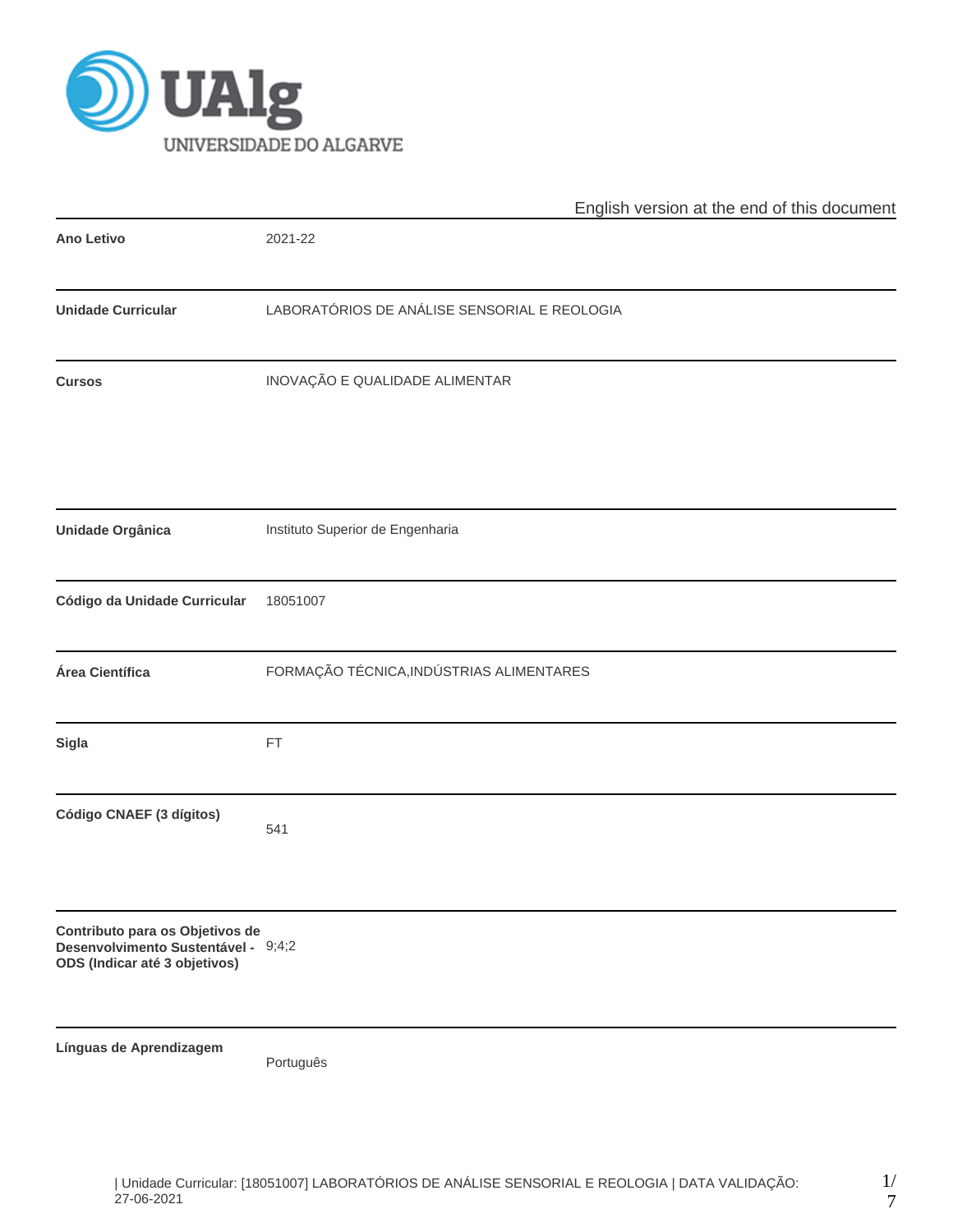

**Modalidade de ensino**

Presencial.

**Docente Responsável** Eduardo Bruno Oliveira Esteves

| <b>TOTAL HORAS DE CONTACTO (*)</b><br>TIPO DE AULA<br>L DOCENTE<br>'JRMAS |  |
|---------------------------------------------------------------------------|--|
|---------------------------------------------------------------------------|--|

\* Para turmas lecionadas conjuntamente, apenas é contabilizada a carga horária de uma delas.

| <b>ANO</b> | <b>PERIODO DE FUNCIONAMENTO*</b> | <b>HORAS DE CONTACTO</b> | I HORAS TOTAIS DE TRABALHO | <b>ECTS</b> |
|------------|----------------------------------|--------------------------|----------------------------|-------------|
|            | c٥<br>∠ت                         | 18TP: 57PL               | 150                        |             |

\* A-Anual;S-Semestral;Q-Quadrimestral;T-Trimestral

# **Precedências**

Sem precedências

# **Conhecimentos Prévios recomendados**

n.a.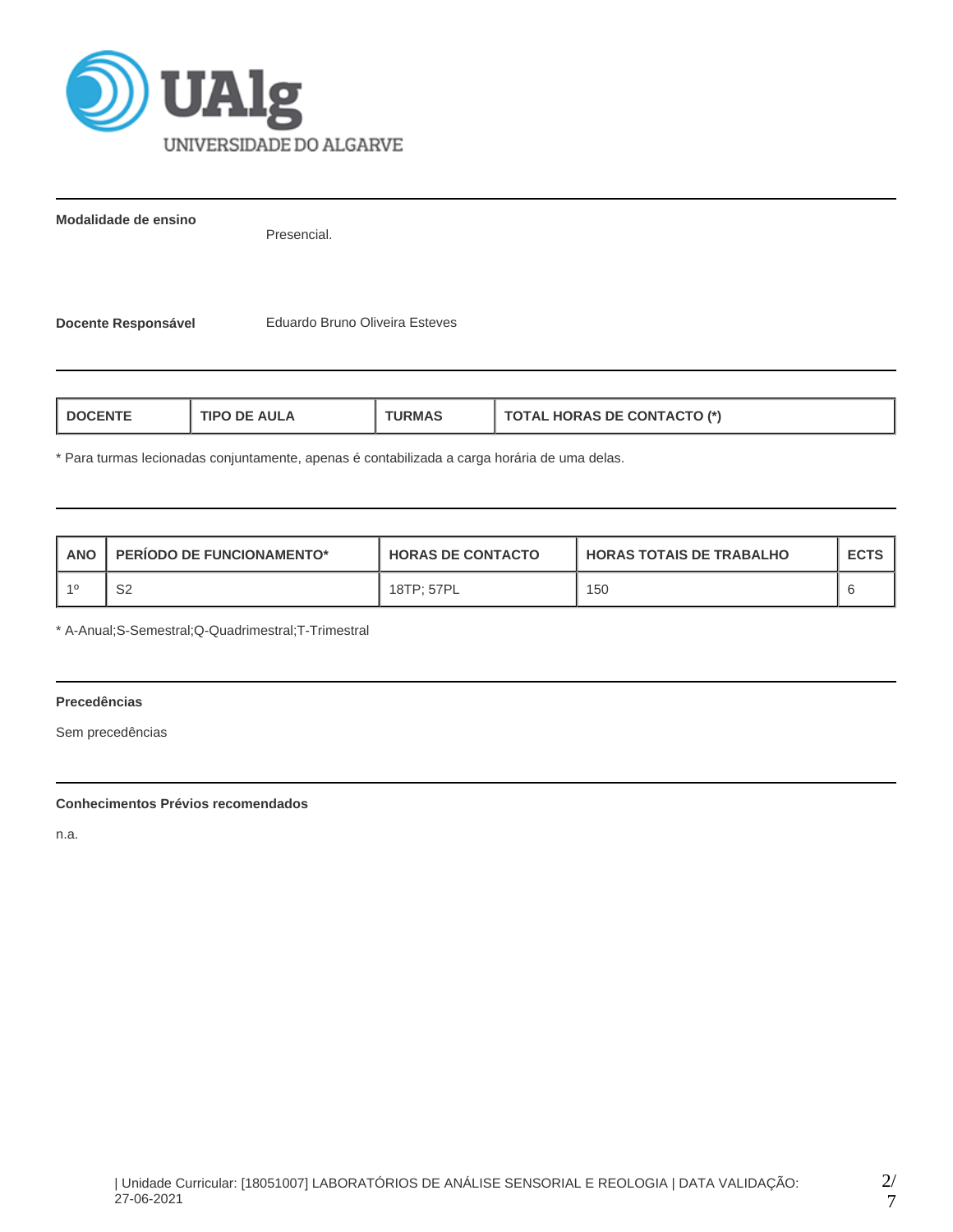

#### **Objetivos de aprendizagem (conhecimentos, aptidões e competências)**

Reconhecer a importância e aplicações da Análise Sensorial de produtos alimentares.

Compreender os mecanismos fisiológicos envolvidos e conhecer os fatores pessoais e ambientais que influenciam a Análise Sensorial.

Identificar e distinguir os principais testes sensoriais aplicáveis a alimentos: discriminatórios, descritivos e afetivos.

Utilizar corretamente um laboratório de Análise Sensorial, designadamente durante a preparação de amostras e execução dos testes, assim como o registo dos resultados.

Desenvolver as capacidades necessárias para o bom desempenho como provador.

Conhecer as principais propriedades físicas e reológicas dos alimentos.

Reconhecer a importância da reologia na concepção e caracterização dos alimentos.

Conhecer os tipos de testes reológicos.

Saber utilizar alguns instrumentos de medida na determinação/quantificação das propriedades físicas dos alimentos.

#### **Conteúdos programáticos**

- 1. Análise Sensorial:
- 1.1. Evolução temporal do conceito de análise sensorial.
- 1.2. Os sentidos.
- 1.3. Fatores pessoais e ambientais que influenciam a análise sensorial.
- 1.4. Testes utilizados em análise sensorial: discriminatórios; analíticos descritivos; afetivos; outros testes sensoriais.
- 1.5. Noções de análise (estatística) dos resultados de provas sensoriais.
- 2. Reologia:
- 2.1. Principais propriedades físicas dos alimentos e técnicas de medida: Massa, Volume, Área, Porosidade, Densidade e Cor.
- 2.2. Propriedades reológicas de alimentos fluidos: classificação reológica e medida das propriedades viscosidade.
- 2.3. Propriedades reológicas de alimentos sólidos: tipos de testes, análise do perfil de textura.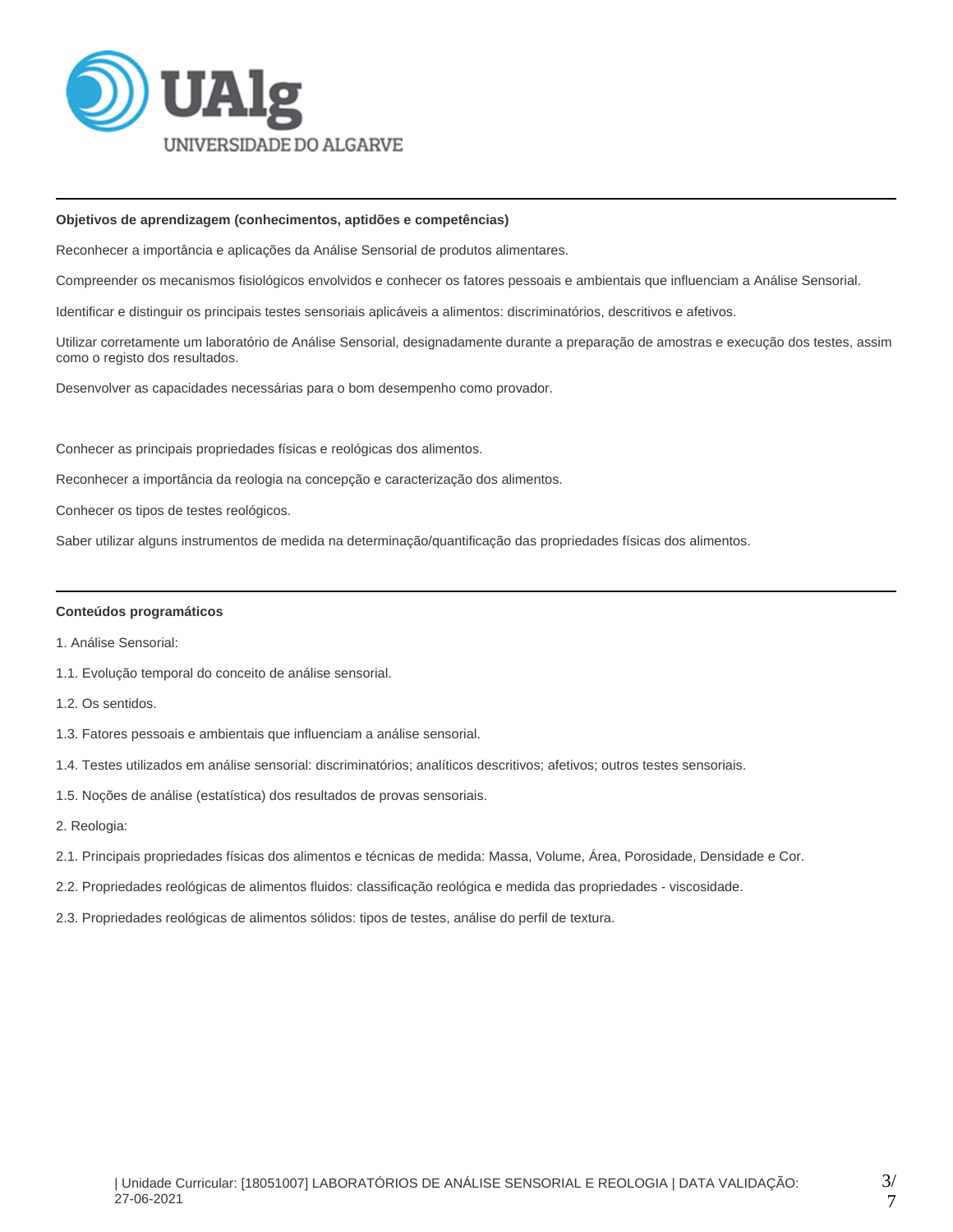

## **Metodologias de ensino (avaliação incluída)**

A disciplina está estruturada em: (i) aulas teórico-práticas, nas quais serão abordados os vários conteúdos; e (ii) aulas práticas-laboratoriais em que se prevê a efetiva realização, em laboratório, de algumas provas sensoriais e testes reológicos.

Na componente teórica, os alunos serão avaliados através de um teste (avaliação pontual). Durante as aulas práticas-laboratoriais, o desempenho dos alunos será avaliado qualitativamente ao longo do semestre e quantitativamente através da elaboração de dois relatórios. Os alunos devem obter uma nota de, pelo menos, 10 valores nos relatórios para obterem frequência à UC. A nota final será a média ponderada da nota da parte teórica (40%) e da parte prática (60%).

# **Bibliografia principal**

Anzaldúa-Morales, A. (1994). La evaluacíon sensorial de los alimentos en la teoría y la práctica. Edic. Acríbia SA.

Ibañez, F.L., & Barcina, Y. (2001). Análisis sensorial de los alimentos. Métodos y aplicaciones. Springer.

Lawless HT, Heymann H (2010) Sensory evaluation of food: principles and practices. Springer

Martins, C. (1990). Avaliação sensorial dos alimentos. UTAD, Vila Real.

Meilgaard M, Civille CV, Carr BT (2007) Sensory evaluation techniques. CRC Press.

Moskowitz, H.R. (1988). Applied Sensory Analysis of Foods. CRC Press.

Rao, M.A., & Rizvi, S.S.H. (2005). Engineering Properties of Foods. 3rd Ed. CRC Press.

Stone, H., & Sidel, J. (1985). Sensory evaluation practices. Academic Press Inc.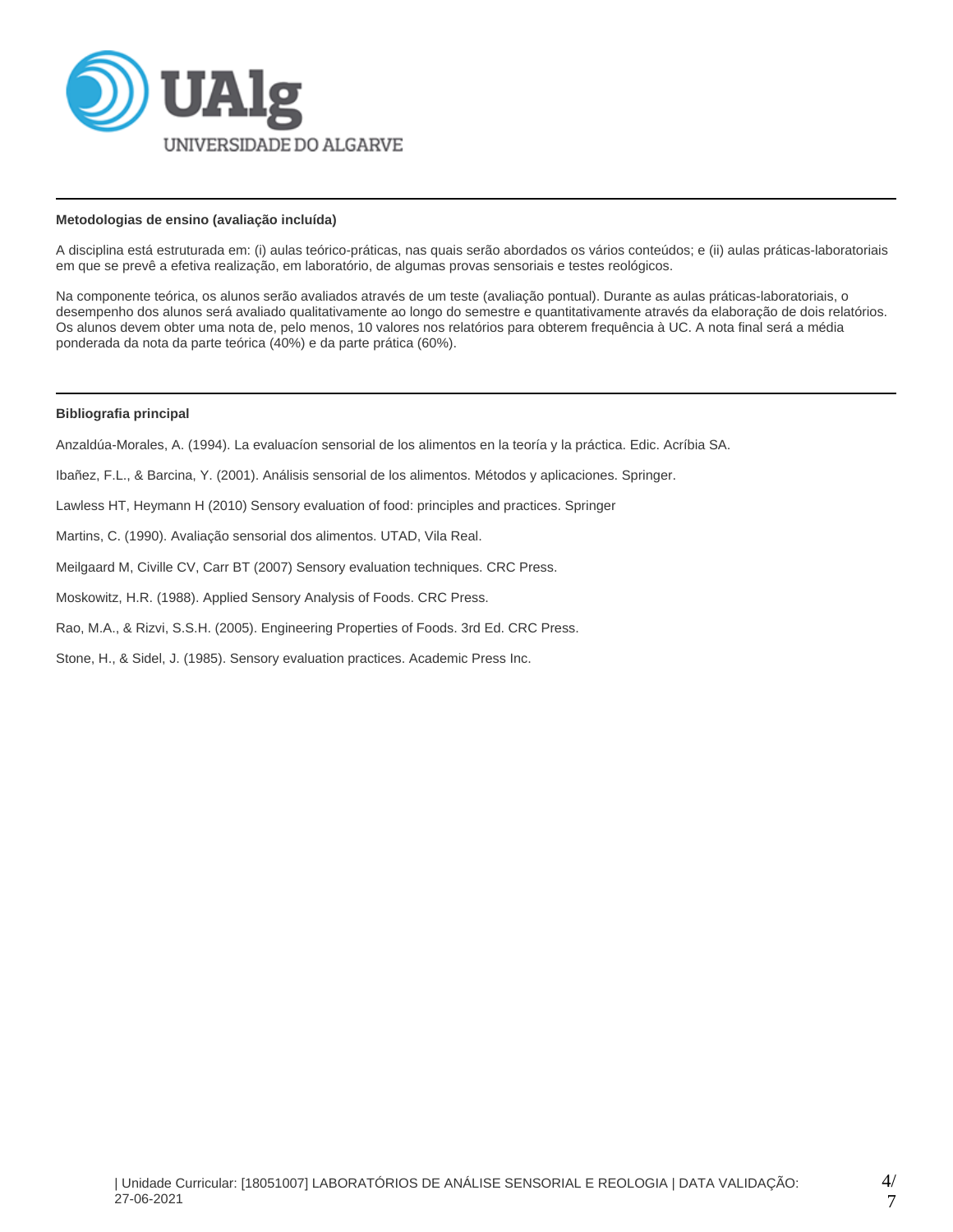

| <b>Academic Year</b>                                                                                   | 2021-22                                     |
|--------------------------------------------------------------------------------------------------------|---------------------------------------------|
| <b>Course unit</b>                                                                                     | SENSORIAL ANALISYS AND REOLOGY LABORATORIES |
| <b>Courses</b>                                                                                         | INNOVATION AND FOOD QUALITY                 |
| <b>Faculty / School</b>                                                                                | INSTITUTE OF ENGINEERING                    |
| <b>Main Scientific Area</b>                                                                            |                                             |
| Acronym                                                                                                |                                             |
| <b>CNAEF</b> code (3 digits)                                                                           | 541                                         |
| <b>Contribution to Sustainable</b><br><b>Development Goals - SGD</b><br>(Designate up to 3 objectives) | 9;4;2                                       |
| Language of instruction                                                                                | Portuguese.                                 |
| <b>Teaching/Learning modality</b>                                                                      | Classroom/In-class                          |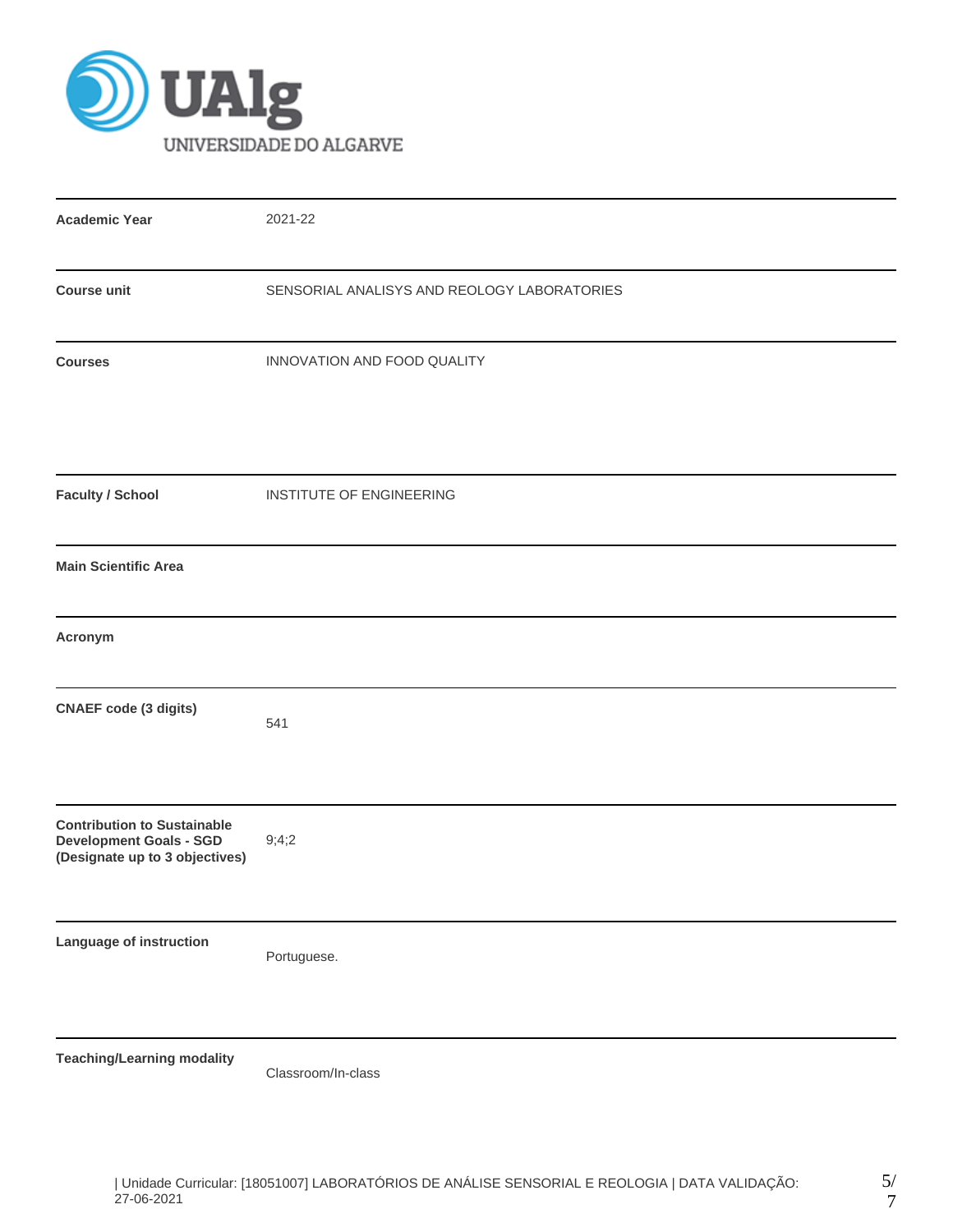

**Coordinating teacher** Eduardo Bruno Oliveira Esteves

| <b>Teaching</b><br>staff | <b>Гуре</b> | ours (*`<br>$\sim$ |
|--------------------------|-------------|--------------------|
|                          |             |                    |

\* For classes taught jointly, it is only accounted the workload of one.

| <b>Contact hours</b>                                                                                                  |  |  |  |    |    |    | ⊺otal |
|-----------------------------------------------------------------------------------------------------------------------|--|--|--|----|----|----|-------|
|                                                                                                                       |  |  |  | IЮ | ШC | IЮ | 150   |
| Theoretical: TD Theoretical and proctical : DI Dractical and Inhoratorial: TC Eiald Wark: S. Sominar: E. Training: OT |  |  |  |    |    |    |       |

- Theoretical and practical ; PL - Practical and laboratorial; TC - Field Work; S - Seminar; E - Training; OT Tutorial; O - Other

#### **Pre-requisites**

no pre-requisites

### **Prior knowledge and skills**

n.a.

# **The students intended learning outcomes (knowledge, skills and competences)**

Recognize the importance and applications of Sensory Analysis of food products.

Understand the physiological mechanisms involved and know the personal and environmental factors that influence Sensory Analysis.

Identify and distinguish the main sensory tests applicable to foods: discriminatory, descriptive and affective.

Correctly use a Sensory Analysis laboratory, namely during sample preparation and test execution, as well as recording the results.

Develop the skills necessary for good performance as a taster.

Know the main physical and rheological properties of foods.

Recognize the importance of rheology in the design and characterization of foods.

Know the types of rheological tests.

Know how to use some measuring instruments in determining/quantifying the physical properties of foods.